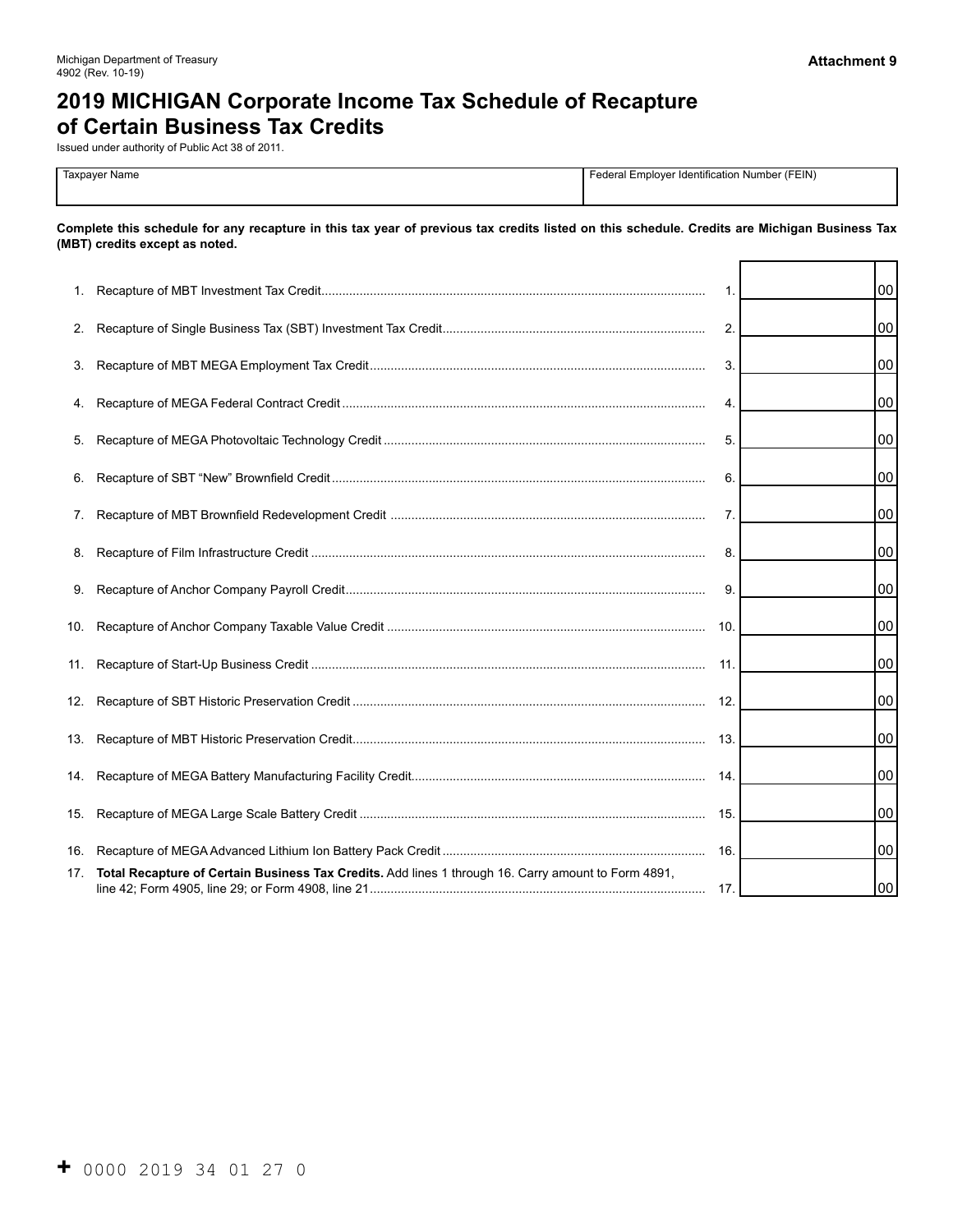## **Instructions for Form 4902 Corporate Income Tax Schedule of Recapture of Certain Business Tax Credits**

#### **Purpose**

 Complete this form for any recapture in this tax year of previously claimed Single Business Tax (SBT) or Michigan Business Tax (MBT) credits listed on this schedule.

#### **Special Instructions for Unitary Business Groups**

 A Unitary Business Group (UBG) filling this form should provide a table identifying each member whose credits are being recaptured. The table should contain the member's Federal Employer Identification Number (FEIN) or TR number, name/type of each credit being recaptured by the member, and the total recapture amount of each credit by member. The UBG sums the total recapture amount for all members by credit type, and transfers the sum of total recapture amount to the appropriate credit recapture line on this form. Submit a completed *Corporate Income Tax Schedule of Recapture of Certain Business Tax Credits* (Form 4902) and copy of the table identifying the members whose credits are being recaptured when filing the applicable CIT Annual return.

#### **Part 1: Line-by-Line Instructions**

 Lines not listed are explained on the form.

 **Taxpayer Name and Account Number:** Enter name and account number as reported on page 1 of the applicable CIT Annual return: the *Corporate Income Tax Annual Return*  (Form 4891) for standard taxpayers, the *Corporate Income Tax Annual Return for Financial Institutions* (Form 4908), or the *Retaliatory Taxes* (Form 4905). *Insurance Company Annual Return for Corporate Income and* 

 **UBGs:** A UBG reporting recapture should attach only one copy of this form to its annual return, even if multiple members are subject to recapture. Enter the Designated Member (DM) name in the Taxpayer Name field and the DM account number in the FEIN field.

#### **Investment Tax Credits**

 Under both SBT and MBT, taxpayers were allowed to claim an Investment Tax Credit (ITC) for costs paid or accrued in the filing period for qualifying tangible asset(s) physically located in Michigan. The assets must have been of a type that were or would become eligible for depreciation, amortization, or accelerated capital cost recovery for federal income tax. Mobile tangible assets, wherever located, were subject to apportionment in the same manner as the tax base. Disposition of an asset, or moving an asset out of Michigan, creates a recapture of the credit.

 For a guide on how to calculate the ITC recapture amount, see the "Calculation of MBT ITC Recapture Amount" and "Calculation of SBT ITC Recapture Amount" sections later in these instructions.

 **Line 1:** Enter calculated amount of total MBT ITC recapture from the "Calculation of MBT ITC Recapture Amount" section later in these instructions.

 **Line 2:** Enter calculated amount of total SBT ITC recapture from the "Calculation of SBT ITC Recapture Amount" section later in these instructions.

#### **MEGA Employment Tax Credits**

 If a taxpayer receives an MBT MEGA Employment Tax Credit for a previous tax period under an agreement with MEGA based on qualified new jobs and then removes 51 percent or more of those qualified new jobs from Michigan within three years after the first year in which the taxpayer claimed such a credit, the taxpayer must recapture an amount equal to the total of all such credits claimed on prior returns.

 **Line 3:** Enter the total amount of all MBT MEGA Employment Tax Credits claimed on previously filed forms (Form 4574) subject to recapture.

#### **MEGA Federal Contract Credit**

 The MEGA Federal Contract Credit is claimed through an agreement with MEGA. If a taxpayer claimed this credit and subsequently fails to meet requirements of the MBT Act or conditions of the agreement, the taxpayer must recapture the entire amount of such credit previously claimed.

 **Line 4:** Enter the total amount of all MEGA Federal Contract Credits claimed on previously filed *MBT Election of Refund or Carryforward of Credits* (Form 4584) subject to recapture.

#### **MEGA Photovoltaic Technology Credit**

 The MEGA Photovoltaic Technology Credit is claimed through an agreement with MEGA. A taxpayer or assignee that claimed a credit and subsequently fails to meet the requirements of the MBT Act or any other conditions established by MEGA in the agreement may, as determined by MEGA, have its credit reduced or terminated or have a percentage of the credit previously claimed added back to the tax liability of the taxpayer in the tax year that the taxpayer or assignee fails to comply.

 **Line 5:** Enter the calculated recapture amount of all MEGA Photovoltaic Technology Credits claimed on previously filed 4574 forms, as applicable.

#### **SBT "New" Brownfield Credit and MBT Brownfield Redevelopment Credit**

 Both the SBT "New" Brownfield Credit and the MBT Brownfield Redevelopment Credit provide that the disposal or transfer to another location of personal property used to calculate each credit will result in an addition to the tax liability of the qualified taxpayer that was originally awarded the credit in the year in which the disposal or transfer occurs. This is true even if the credit was assigned to someone else. This additional liability, or recapture amount, is calculated by multiplying the same percentage as was used to calculate the credit (e.g. 10 percent) times the federal basis of the property used to calculate gain or loss (as calculated for federal purposes) as of the date of the disposition or transfer.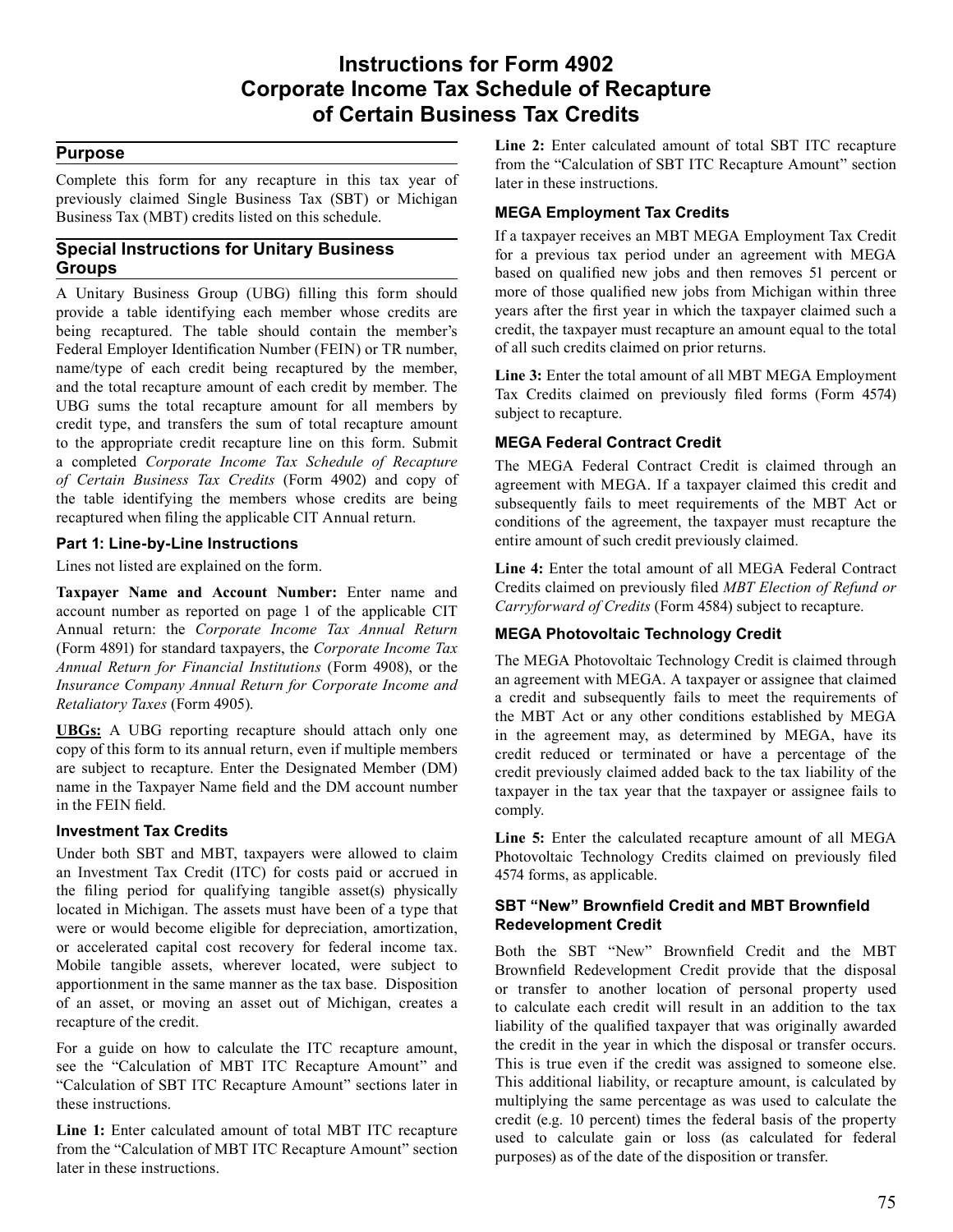**Line 6:** Enter the calculated recapture amount of all SBT "New" Brownfield Credits claimed on previously filed forms (C-8000MC).

 **Line 7:** Enter the calculated recapture amount of all MBT Brownfield Redevelopment Credits claimed on previously filed 4584 forms, or *Request for Accelerated Payment for Preservation Credit* (Form 4889), as applicable. *the Brownfield Redevelopment Credit and the Historic* 

#### **Film Infrastructure Credit**

 The Film Infrastructure Credit is available through an agreement between the taxpayer and the Michigan Film Office, with the concurrence of the State Treasurer. The credit amount is equal to 25 percent of the base investment expenditures in a qualified film and digital media infrastructure project. If the taxpayer sells or otherwise disposes of a tangible asset that was paid for or accrued after December 31, 2007, and whose cost was included in the base investment, the taxpayer must report recapture equal to 25 percent of the gross proceeds or benefit from the sale or disposition, adjusted by the apportioned gain or loss.

 Follow the worksheet below to calculate the Film Infrastructure Credit recapture amount.

#### **Recapture of Film Infrastructure Credit Worksheet**

The following calculation applies to all eligible depreciable tangible assets located in Michigan that were acquired in a tax year beginning after Dec. 31, 2007, and were sold or otherwise disposed of during the tax year.

| 1. Total gross sales price for all<br>eligible depreciable tangible<br>assets                                               |  |
|-----------------------------------------------------------------------------------------------------------------------------|--|
| 2. Total gain/loss for all eligible<br>depreciable tangible assets                                                          |  |
| 3. Adjusted Proceeds. If line 2 is a<br>gain, subtract line 2 from line 1.<br>If line 2 is a loss, add line 1 and<br>line 2 |  |

If taxable in another state, complete line 4 and line 5; otherwise, skip to line 6.

|    | 4. Apportioned gains (losses).<br>Multiply line 2 by the percentage<br>from Form 4891, line 9q                                                                  |  |
|----|-----------------------------------------------------------------------------------------------------------------------------------------------------------------|--|
|    | 5. Apportioned Adjusted Proceeds.<br>If line 4 is a gain, subtract line 4<br>from line 1. If line 4 is a loss, add<br>$\mathsf{line}\ 1$ and $\mathsf{line}\ 4$ |  |
| 6. | Recapture of Film Infrastructure<br>Credit. Multiply line 3 or line 5                                                                                           |  |

 **NOTE:** A sale of qualifying property reported on the installment method for federal income tax purposes causes a recapture based upon the entire gross proceeds in the year of the sale, less any gain reflected in federal taxable income (as defined for MBT purposes) in the year of the sale. The gain attributable to the installment sale that is reported in subsequent years decreases the recapture base (or reduces other sources of recapture) for those years.

 **Line 8:** Enter the calculated recapture amount of all Film Infrastructure Credits claimed on previously filed 4573 forms.

#### **Anchor Company Credits**

 The Anchor Company Payroll Credit and the Anchor Company Taxable Value Credit are claimed through an agreement with MEGA. If a taxpayer claimed one of these credits and subsequently failed to meet the requirements of the MBT Act or conditions of the agreement, the taxpayer must recapture the entire amount of such credit previously claimed.

 **Line 9:** Enter the total amount of all Anchor Company Payroll Credits claimed on previously filed 4584 forms subject to recapture.

 **Line 10:** Enter the total amount of Anchor Company Taxable Value Credits claimed on previously filed 4584 forms subject to recapture.

#### **Start-Up Business Credits**

 A company that claimed the Start-Up Business Credit under either MBT or SBT must pay back a portion of the credit if they have no business activity in Michigan and have business activity outside of Michigan within three years after the last tax year in which the credit was taken. The credit recapture amounts are calculated as follows:

- 100 percent of the total of all credits claimed if the move is within the first tax year after the last tax year for which a credit was claimed;
- 67 percent of the total of all credits claimed if the move is within the second tax year after the last tax year for which a credit was claimed; and
- 33 percent of the total of all credits claimed if the move is within the third tax year after the last tax year for which a credit was claimed.

 **Line 11:** Enter the calculated recapture amount of the Start-Up Business Credit claimed previously on 4573 forms.

#### **SBT and MBT Historic Preservation Credits**

 Both SBT and MBT Historic Preservation credits provide that if a recapture event occurs, in the year of the event a percentage of the credit amount previously claimed must be added back to the tax liability of the qualified taxpayer that received the certificate of completed rehabilitation or preapproved letter.

 A recapture event occurs if, in less than five years after the historic resource is placed in service, either of the following happens:

- A certificate of completed rehabilitation is revoked; or
- A preapproval letter for an enhanced credit is revoked; or
- A historic resource is sold or disposed of.

 The percentage of credit recapture that must be used varies according to the number of years the recapture event occurs after the credit was claimed, as follows:

- 100 percent of the total of all credits claimed if the recapture event occurs less than 1 year after the tax year for which a credit was claimed;
- 80 percent of the total of all credits claimed if the recapture event occurs at least 1 year, but less than 2 years after the tax year for which a credit was claimed;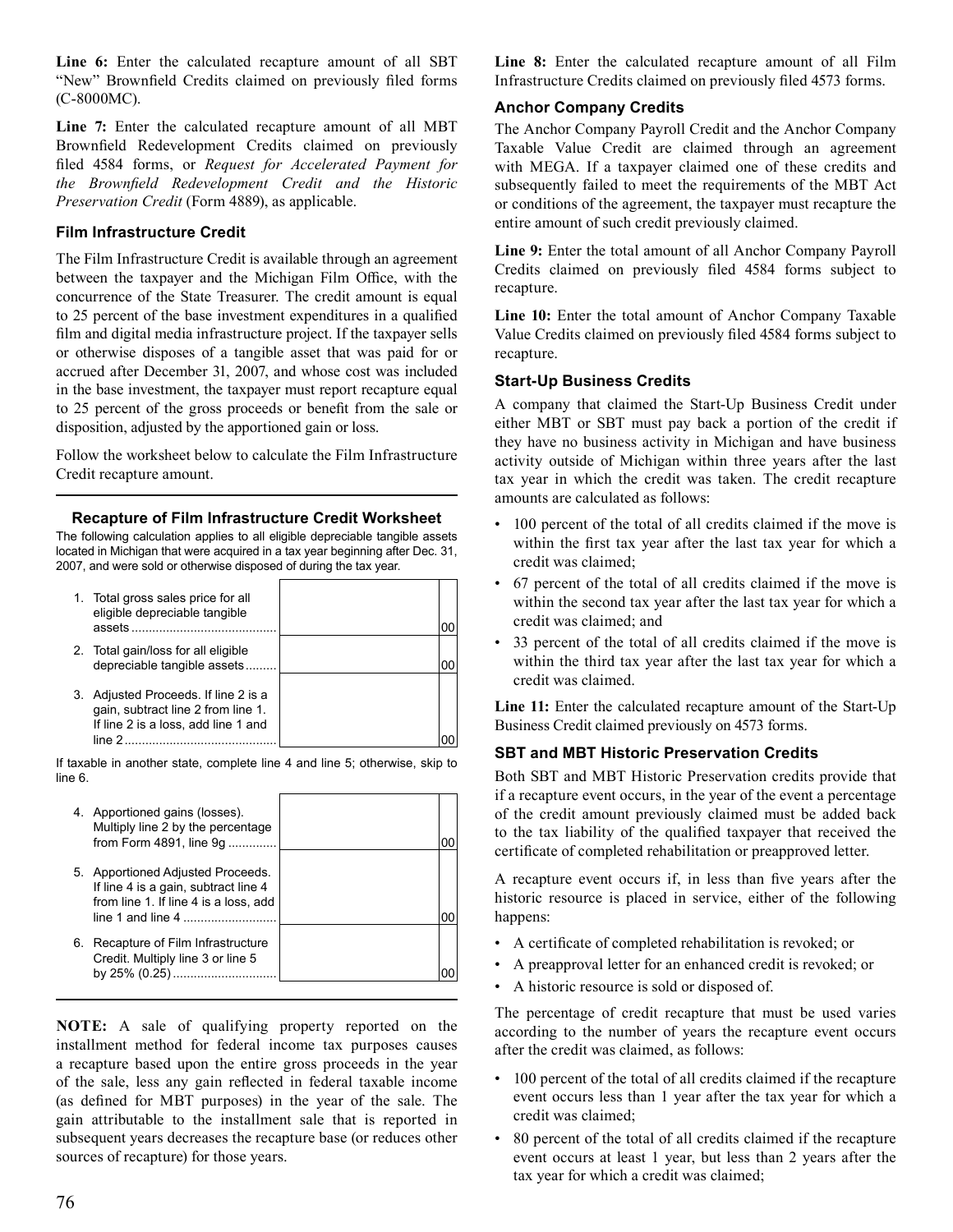- 60 percent of the total of all credits claimed if the recapture event occurs at least 2 year, but less than 3 years after the tax year for which a credit was claimed;
- 40 percent of the total of all credits claimed if the recapture event occurs at least 3 year, but less than 4 years after the tax year for which a credit was claimed;
- 20 percent of the total of all credits claimed if the recapture event occurs at least 4 year, but less than 5 years after the tax year for which a credit was claimed.

 **NOTE:** If the credit has been assigned, the recapture is the responsibility of the qualified taxpayer that received the certificate of completed rehabilitation, not the assignee.

 **NOTE:** A recapture is not required if the qualified taxpayer enters into a written agreement with the State Historic Preservation Office that allows for the transfer or sale of the historic resource.

 **Line 12:** Enter the calculated recapture amount of all SBT Historic Preservation Credit claimed on previously filed C-8000MC forms, or Form 4889, as applicable.

 **Line 13:** Enter the calculated recapture amount of all MBT Historic Preservation Credit claimed on previously filed 4584 forms or 4889 forms, as applicable.

#### **MEGA Battery Manufacturing Facility Credit**

 The MEGA Battery Manufacturing Facility Credit is claimed through an agreement with MEGA. A taxpayer that claimed a credit that subsequently fails to meet the requirements of the agreement, as determined by MEGA, may have its credit reduced or terminated or have a percentage of the credit previously claimed added back to the tax liability of the taxpayer in the tax year that the taxpayer fails to comply with the agreement.

 **Line 14:** Enter the calculated recapture amount of all MEGA Battery Manufacturing Facility Credits claimed on previously filed 4584 forms or 4889 forms, as applicable.

#### **MEGA Large Scale Battery Credit**

 The MEGA Large Scale Battery Credit is available to a qualified taxpayer that enters into an agreement with MEGA to construct an eligible facility and create a minimum of 750 new jobs. A taxpayer that claimed a credit that subsequently fails to meet the requirements of the agreement, as determined by MEGA, may have its credit reduced or terminated or have a percentage of the credit previously claimed added back to the tax liability of the taxpayer in the tax year that the taxpayer fails to comply with the agreement. In addition, if the taxpayer fails to create 750 new jobs, the taxpayer shall have its credit reduced by \$65,000 for each job less than 750 that was not created and, if the taxpayer fails to create at least 500 new jobs, additional recapture of any credit or benefit received pursuant to the agreement may be recaptured.

 **Line 15:** Enter the calculated recapture amount of all MEGA Large Scale Battery Credits claimed on previously filed 4584 forms.

#### **MEGA Advanced Lithium Ion Battery Pack Credit**

 The MEGA Advanced Lithium Ion Battery Pack Credit is claimed through an agreement with MEGA. If a taxpayer that  claimed a credit relocates its advanced lithium ion battery pack assembly facility that produces the battery pack units for which the credit was claimed outside of Michigan during the term of the agreement or subsequently fails to meet the capital investment or new jobs requirements of the agreement entered with MEGA, the taxpayer shall have a percentage of the amount previously claimed added back to the tax liability of the taxpayer in the tax year that the taxpayer fails to comply with the agreement, and shall have its credit terminated or reduced prospectively.

 **Line 16:** Enter the calculated recapture amount of all MEGA Advanced Lithium Ion Battery Pack Credits claimed on previously filed 4584 forms.

*Include completed Form 4902 as part of the tax return filing.*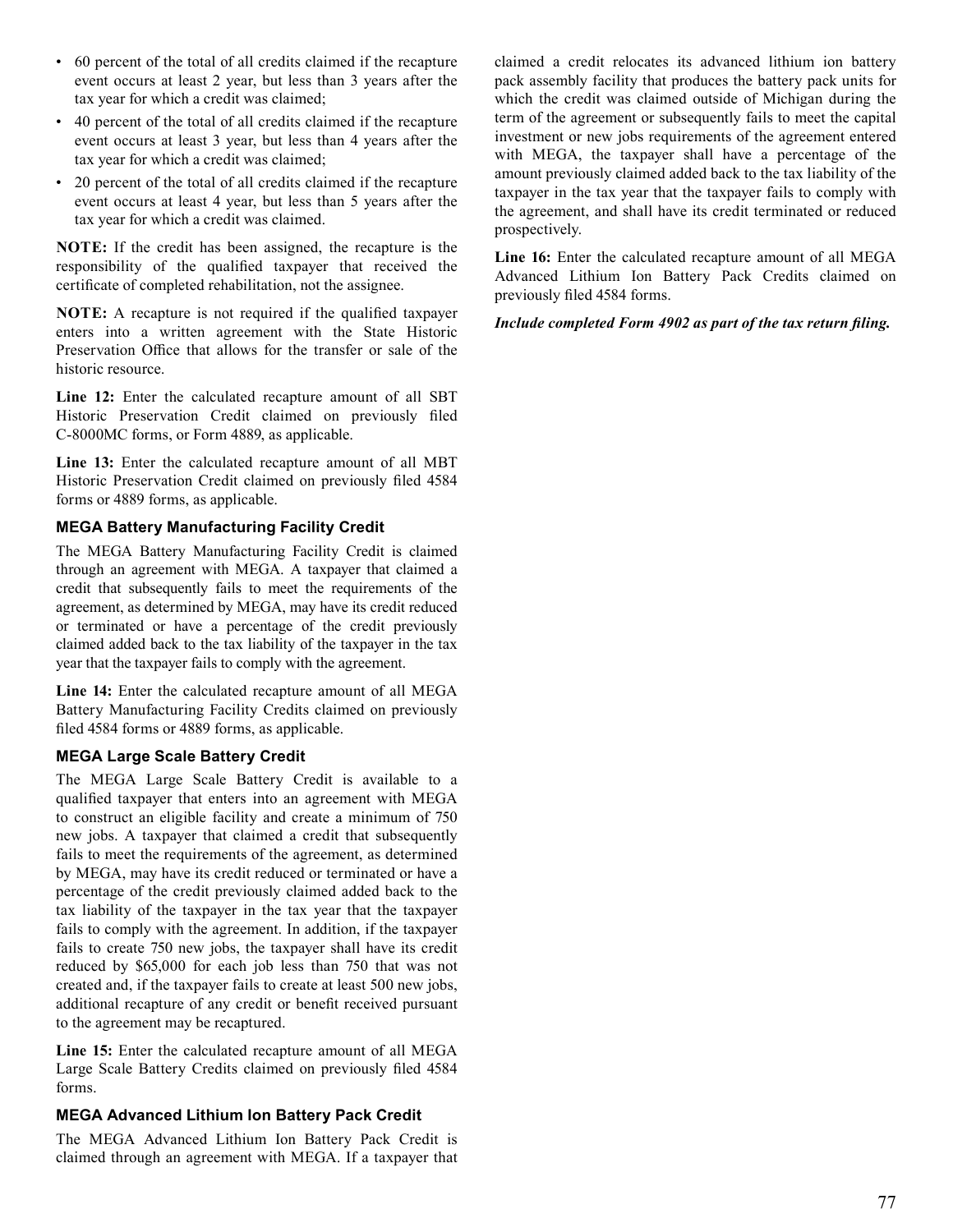### **Calculation of MBT ITC Recapture Amount**

#### **Calculation of MBT ITC Recapture Bases**

 For each category of assets disposed of (or moved out of Michigan) that triggers an MBT ITC recapture, enter the information requested below.

 In each category of disposed of/moved asset, group assets by taxable year in which they were acquired. All events that have varying dates must be listed separately. Multiple dispositions (or transfers) may be combined as one entry, subject to the following: all combined events must satisfy the terms of the table in which they are entered. "Taxable Year in which disposed of assets were acquired" must be the same for all events combined on a single line.

 **UBGs:** If capital asset subject to recapture is from a member that was not part of the group in the tax year the asset was acquired, make a separate line entry for the tax year the member filed outside of the group. Take care to report in this line information requested in each column only from the member's single filings, not the group's.

 **NOTE:** A sale of qualifying property reported on the installment method for federal income tax purposes causes a recapture based upon the *entire* gross proceeds in the year of the sale. The recapture is reduced by any gain reported in federal taxable income (as defined for MBT purposes) in the year of the sale. The gain attributable to the installment sale that is reported in subsequent years increases the credit base (or reduces other sources of recapture) for those years, and must be reported on column C of the appropriate Worksheet based on the type of asset.

 **UBGs:** The recapture of capital investments for UBGs is calculated on combined assets of standard members of the UBG. Assets transferred between members of the group are not a capital investment in qualifying assets for purposes of calculating this credit or its recapture. Disposing of or transferring an asset outside of the UBG triggers recapture. Also, moving an asset outside of Michigan creates recapture, even if the transfer is to a member of the UBG.

#### **Worksheet 1a — Depreciable Tangible Assets**

 Enter all dispositions of depreciable tangible assets located in Michigan that were acquired or moved into Michigan after acquisition in a tax year beginning after 2007 and were sold or otherwise disposed of during the current filing period. Give all information required for each disposition in columns A through F. In column A, enter the taxable year in which the disposed of assets were acquired. Enter combined gross sales price (net of costs of sale) in column B, and in column C, enter total gain or loss included in calculating federal taxable income (as defined for MBT purposes).

 **NOTE:** Sales price includes any benefit derived from the sale.

#### **Worksheet 1b — Depreciable Mobile Tangible Assets**

 Enter all dispositions of depreciable mobile tangible assets that were acquired after 2007 and were sold or otherwise disposed of during the current filing period. Give all information required for each disposition in columns A through F. In column A, enter the taxable year in which the disposed of assets were acquired. Enter gross sales price (net of costs of sale) in column B, and in column C, enter total gain or loss included in calculating federal taxable income (as defined for MBT purposes).

| <b>Truitslict, ia — Depictiable Tallylpic Assets</b>                                        |                                                                             |                                      |                                                                                               |                                                                     |                                                                            |  |
|---------------------------------------------------------------------------------------------|-----------------------------------------------------------------------------|--------------------------------------|-----------------------------------------------------------------------------------------------|---------------------------------------------------------------------|----------------------------------------------------------------------------|--|
|                                                                                             |                                                                             |                                      |                                                                                               |                                                                     |                                                                            |  |
| Taxable Year (End Date)<br>In Which Disposed<br><b>Assets Were Acquired</b><br>(MM-DD-YYYY) | <b>Combined Sales Price</b><br>of Disposed Assets by<br>Year of Acquisition | Net Gain/Loss From<br>Sale of Assets | <b>CIT Apportionment</b><br>Percentage from Form<br>4891, line 9q, or Form  <br>4908. line 9c | Apportioned<br>Gain/Loss<br><b>Multiply Column C</b><br>by Column D | <b>MBT ITC Recapture</b><br>(Base 1)<br>Subtract Column E<br>From Column B |  |
|                                                                                             |                                                                             |                                      |                                                                                               |                                                                     |                                                                            |  |
|                                                                                             |                                                                             |                                      |                                                                                               |                                                                     |                                                                            |  |
|                                                                                             |                                                                             |                                      |                                                                                               |                                                                     |                                                                            |  |

## **Worksheet 1a — Depreciable Tangible Assets**

**Worksheet 1b — Depreciable Mobile Tangible Assets** 

|                                                                                               | в                                                                    |                                      | D                                                              |                                                                                               |                                                                                 |
|-----------------------------------------------------------------------------------------------|----------------------------------------------------------------------|--------------------------------------|----------------------------------------------------------------|-----------------------------------------------------------------------------------------------|---------------------------------------------------------------------------------|
| Taxable Year (End Date)  <br>In Which Disposed<br><b>Assets Were Acquired</b><br>(MM-DD-YYYY) | Combined Sales Price of<br>Disposed Assets by<br>Year of Acquisition | Net Gain/Loss From<br>Sale of Assets | <b>Adiusted Proceeds</b><br>Subtract Column C<br>From Column B | <b>CIT Apportionment</b><br>Percentage from Form<br>4891, line 9q, or Form  <br>4908. line 9c | <b>MBT ITC Recapture</b><br>(Base 2)<br><b>Multiply Column D</b><br>by Column E |
|                                                                                               |                                                                      |                                      |                                                                |                                                                                               |                                                                                 |
|                                                                                               |                                                                      |                                      |                                                                |                                                                                               |                                                                                 |
|                                                                                               |                                                                      |                                      |                                                                |                                                                                               |                                                                                 |

**Worksheet 1c — Assets Transferred Outside Michigan** 

| Taxable Year (End Date)<br>In Which Disposed<br><b>Assets Were Acquired</b><br>(MM-DD-YYYY) | <b>MBT ITC Recapture</b><br>Combined Adjusted Federal Basis of<br>Disposed Assets by Year of Acquisition<br>(Base 3) |
|---------------------------------------------------------------------------------------------|----------------------------------------------------------------------------------------------------------------------|
|                                                                                             |                                                                                                                      |
|                                                                                             |                                                                                                                      |
|                                                                                             |                                                                                                                      |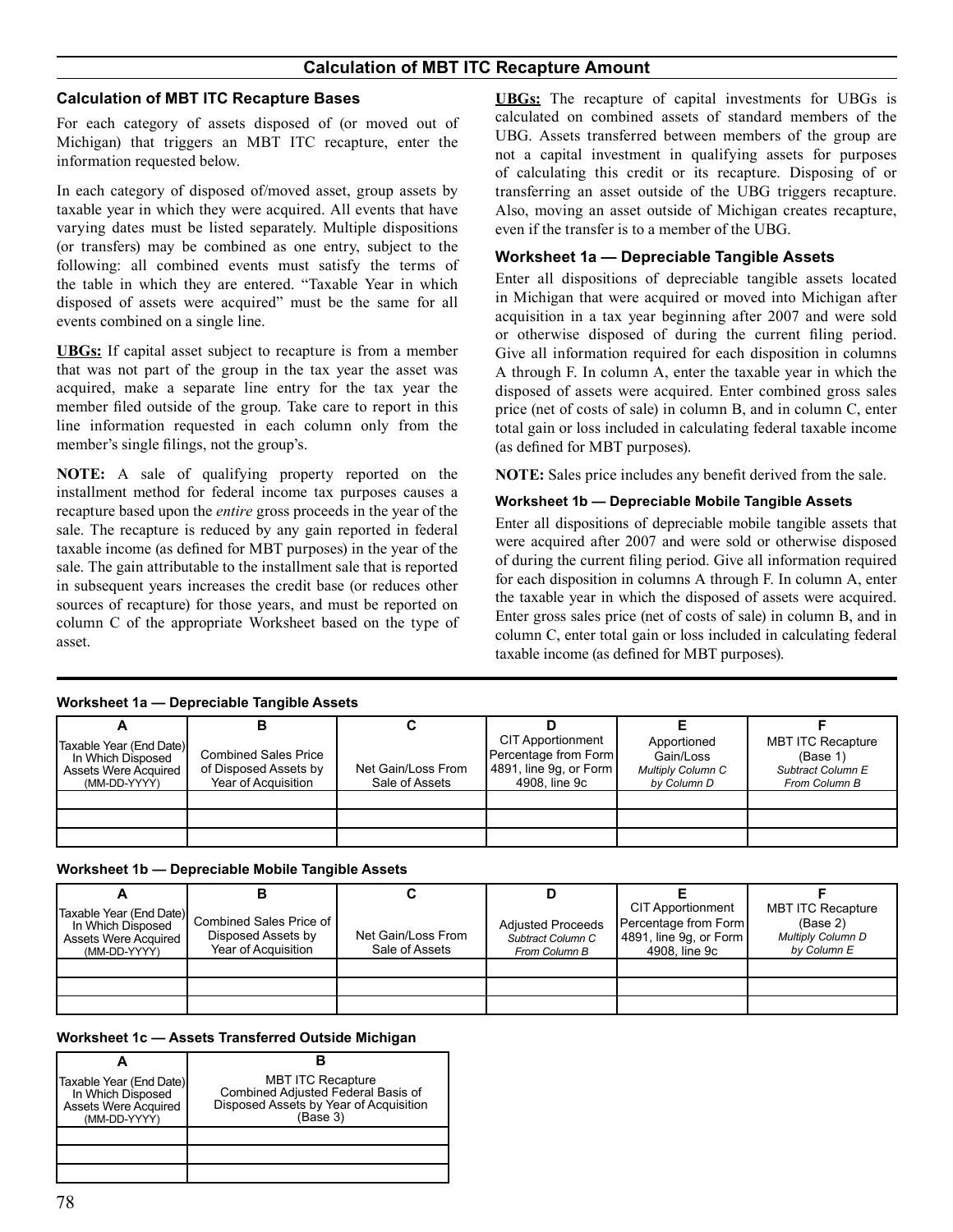For property placed in service after December 31, 2007, gain reflected in federal taxable income (as defined for MBT purposes) is the gain reported federally except that it shall be calculated as if IRC § 168(k) were not in effect.

 **NOTE:** Sales price includes any benefit derived from the sale.

#### **Worksheet 1c — Assets Transferred Outside Michigan**

 Enter all depreciable tangible assets other than mobile tangible

#### **Calculation of MBT ITC Recapture Rates and Amounts**

 Complete Worksheet 2 (on the following page), entering each tax year (End Date) in which the disposed of assets that triggered MBT ITC recapture were acquired.

**NOTE: Line references on columns below are based on the 2010 and 2011 MBT Form 4570. Lines for 2008 and 2009 MBT forms are different, so if copying information from a 2008 and 2009 MBT form, choose the appropriate lines.** 

#### **Worksheet 2**

 • Column A: Enter in chronological order, beginning with the earliest, the tax year end date of each acquisition year of disposed of assets that triggered MBT ITC recapture from Worksheet 1a through 1c.

 **UBGs:** If capital asset subject to recapture is from a member that was not part of the group in the tax year the asset was acquired, make a separate line entry for the tax year the member filed outside of the group. Take care to report in this line information requested in each column only from the member's single filings, not the group's.

 • Column B: Enter allowable MI compensation and ITC amount from Form 4570, line 26 with the corresponding acquisition year in column A.

 • Column C: Enter the MI compensation credit amount from Form 4570, line 3 with the corresponding acquisition year in column A.

 • Column D: Calculate net ITC amount: subtract column C from column B for each tax year. If difference is negative, enter zero. This is the amount of ITC that offsets MBT liability.

 • Column F: MBT capital investment amount. Enter total amount of capital investment reported on Form 4570, line 8, for each tax year listed on column E.

 • Column G: ITC rate. Enter 2.32% for tax years on column E that end with 2008, otherwise enter 2.9%.

 assets acquired after 2007 that were eligible for ITC and were transferred outside Michigan during the filing period. Give all information required for each disposition in column A and B. In column A, enter the taxable year in which the disposed of assets were acquired, and in column B, enter adjusted basis as used for federal purposes. Do not use a recomputed MBT basis for this purpose.

 • Column H: Calculate gross ITC amount: multiply column F by column G for each tax year.

 • Column J: MBT recapture of capital investment. Enter total amount of recapture of capital investment reported on Form 4570, line 16, for each tax year listed on column I.

 • Column L: Gross MBT ITC recapture amount. Multiply column J by column K. This represents the total amount of ITC recapture available to be reported in the tax year.

 • Column M: MBT ITC recapture amount offset by credit. Enter the lesser of columns H and L. This is the amount of available ITC recapture that was offset by the total amount of available ITC in the year.

 • Column O: SBT credit recapture amount. Enter total amount from Form 4570, line 19 for each tax year listed on column N.

 • Column P: SBT ITC recapture amount offset by credit. Enter lesser of the amount on column O, and the amount of column H minus column M. This is the amount of SBT ITC recapture that was offset by the total amount of available ITC in the tax year.

 • Column Q: Total MBT ITC used. Add columns D, M, and P. The total amount of MBT ITC used equals to the amount of credit that offsets MBT ITC recapture, SBT ITC recapture, and the MBT liability.

 • Column R: Extent used rate. Divide amounts on column Q by amounts on column H.

 • Column T: MBT recapture base. Enter total amount of MBT ITC recapture base from Worksheet 1a, column F; Worksheet 1b, column F and Worksheet 1c, column B.

 • Column U: MBT recapture amount. Multiply amount in column T by rates in column G, and in column R.

 Add up figures in each row of column U, and carry that amount to Form 4902, line 1. If the total of all rows in column U is less than zero, enter zero on Form 4902, line 1.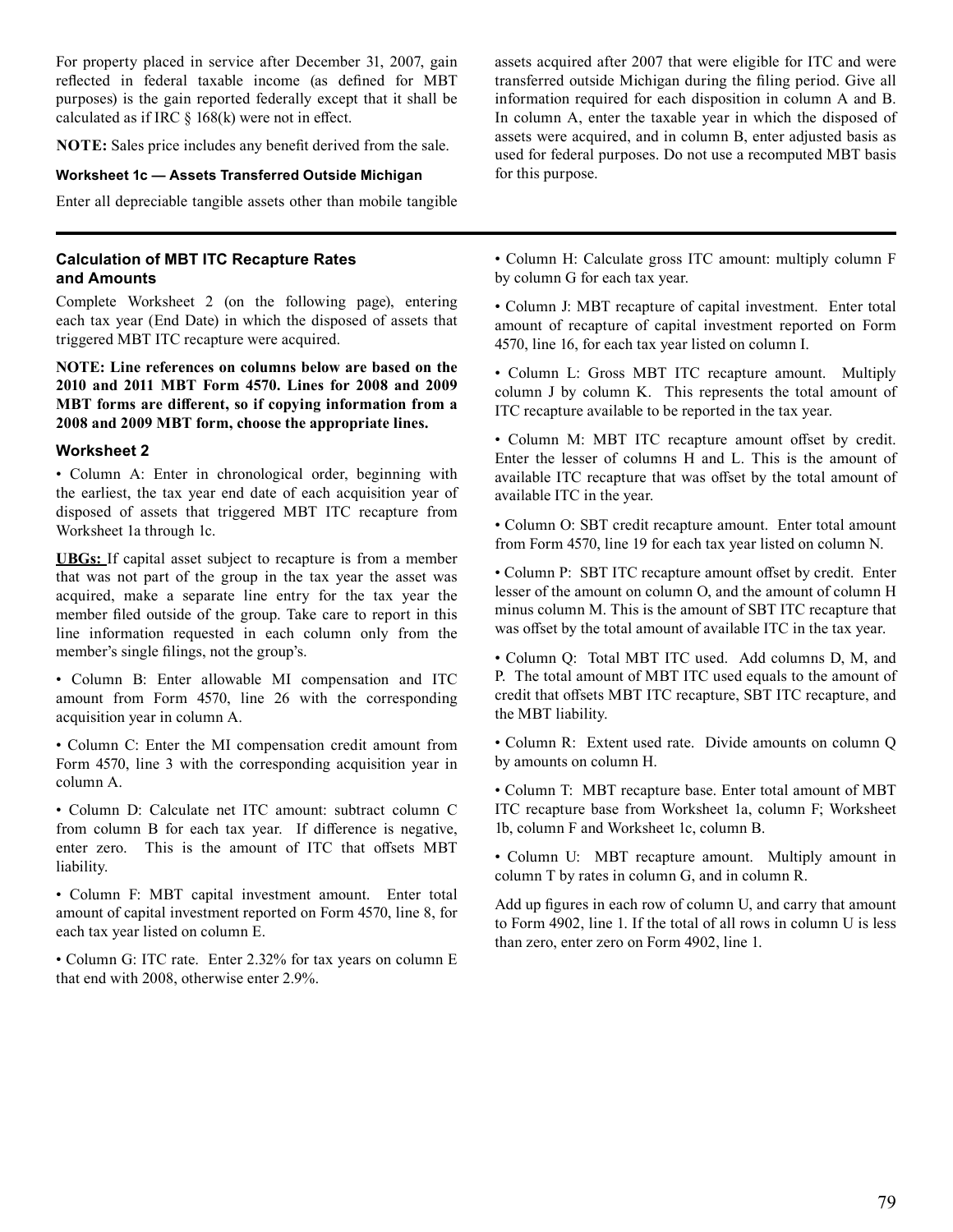## **Worksheet 2 — Calculation of MBT ITC Recapture Rates and Amounts**

| Taxable Year (End Date) in<br>which MBT ITC Disposed<br>Assets were acquired | Allowable Michigan<br>compensation and ITC credit<br>amount from Form 4570.<br>line 26 | Michigan Compensation<br><b>Credit Amount from</b><br>Form 4570, line 3 | ITC that offsets MBT liability<br>Subtract column C<br>from column B<br>(Enter 0 if less than 0) |
|------------------------------------------------------------------------------|----------------------------------------------------------------------------------------|-------------------------------------------------------------------------|--------------------------------------------------------------------------------------------------|
|                                                                              |                                                                                        |                                                                         |                                                                                                  |
|                                                                              |                                                                                        |                                                                         |                                                                                                  |
|                                                                              |                                                                                        |                                                                         |                                                                                                  |

| Taxable Year<br>(repeat from column A) | <b>MBT Capital Investment</b><br>Amount from Form 4570.<br>line 8 | <b>ITC</b> rate<br>(2.32% for tax years ending<br>in 2008, or 2.9% otherwise) | <b>Gross ITC Credit Amount</b><br>Multiply column F<br>by column G |
|----------------------------------------|-------------------------------------------------------------------|-------------------------------------------------------------------------------|--------------------------------------------------------------------|
|                                        |                                                                   |                                                                               |                                                                    |
|                                        |                                                                   |                                                                               |                                                                    |
|                                        |                                                                   |                                                                               |                                                                    |

|                                        |                                                                                 |                                                                           |                                                             | М                                                                        |
|----------------------------------------|---------------------------------------------------------------------------------|---------------------------------------------------------------------------|-------------------------------------------------------------|--------------------------------------------------------------------------|
| Taxable Year<br>(repeat from column A) | <b>MBT Recapture of Capital</b><br>Investment Amount from<br>Form 4570, line 16 | ITC rate<br>$(2.32\%$ for tax years ending<br>in 2008, or 2.9% otherwise) | Gross MBT ITC Recapture<br>Multiply column J<br>by column K | MBT ITC Recapture Amount<br>Offset by Credit Lesser<br>of column L and H |
|                                        |                                                                                 |                                                                           |                                                             |                                                                          |
|                                        |                                                                                 |                                                                           |                                                             |                                                                          |
|                                        |                                                                                 |                                                                           |                                                             |                                                                          |

| Taxable Year<br>(repeat from column A) | SBT ITC Credit Recapture<br>Amount from Form 4570.<br>line 19 | SBT ITC Recapture Amount  <br>Offset by Credit Lesser<br>of column O.<br>and column $(H - M)$ | Total MBT ITC Credit Used<br>Add columns D, M, and P | <b>Extent Credit Used Rate</b><br>Divide column Q by column H |
|----------------------------------------|---------------------------------------------------------------|-----------------------------------------------------------------------------------------------|------------------------------------------------------|---------------------------------------------------------------|
|                                        |                                                               |                                                                                               |                                                      |                                                               |
|                                        |                                                               |                                                                                               |                                                      |                                                               |

| Taxable Year<br>(repeat from column A) | Recapture base.<br>Enter total amount of<br>recapture from Worksheet<br>1a, column F; Worksheet 1 b,<br>column F; and Worksheet 1c,<br>column B. | Recapture Amount.<br>Multiply column T by<br>column G and by column R |
|----------------------------------------|--------------------------------------------------------------------------------------------------------------------------------------------------|-----------------------------------------------------------------------|
|                                        |                                                                                                                                                  |                                                                       |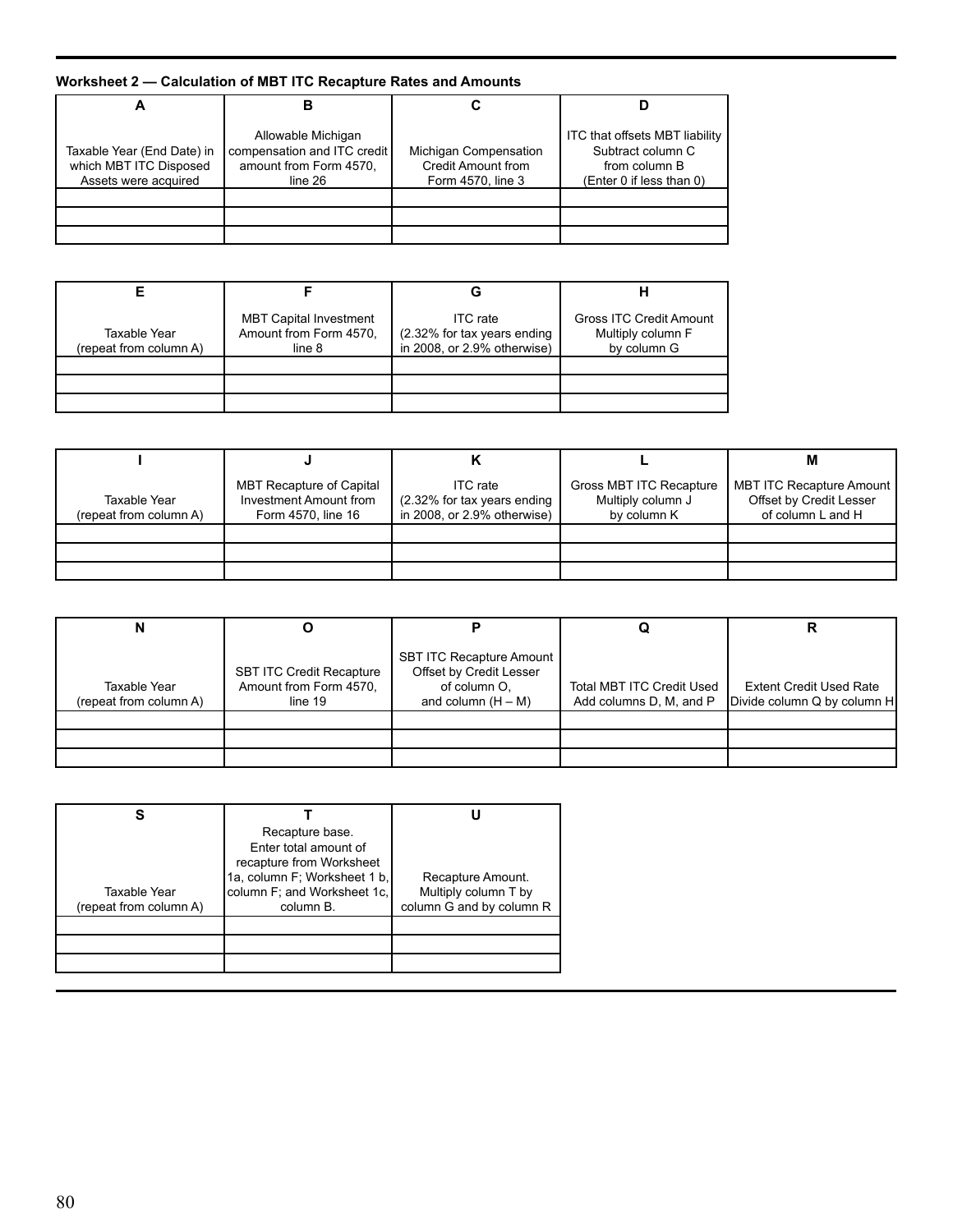#### **Calculation of SBT ITC Recapture Bases Worksheet 3a Depreciable Tangible Assets**

 For each category of asset disposed of (or moved out of Michigan) that triggers an SBT ITC recapture, enter the information requested below.

 In each category of disposed of/moved asset, group assets by taxable year in which they were acquired. All events that have varying dates must be listed separately. Multiple dispositions (or transfers) may be combined as one entry, subject to the following: all combined events must satisfy the terms of the table in which they are entered. "Taxable Year in which disposed assets were acquired" must be the same for all events combined on a single line.

 **NOTE:** A sale of qualifying property reported on the installment method for federal income tax purposes causes a recapture of the entire gross proceeds in the year of the sale. The recapture is reduced by any gain reported in federal taxable income in the year of the sale. The gain attributable to the installment sale that is reported in subsequent years increases the credit base (or reduces SBT ITC recapture) for those years, and must be reported on column C of the appropriate Worksheet based on the type of asset.

 **UBGs:** Fill necessary Worksheets 3a, 3b, and 3c for each member of the group who has disposed of assets that triggered an SBT ITC recapture in the current filing period.

 For depreciable tangible assets located in Michigan that were acquired or moved into Michigan after acquisition in a tax year beginning after 1999 and prior to 2008, and were sold or otherwise disposed of during the tax year, enter the following:

 **Line 1, Column A:** Group the depreciable tangible assets that were disposed of during the current filing period by the tax year in which they were acquired. Use a separate row for each acquisition year. Enter the tax years of acquisition (end dates only) in chronological order, starting with the first tax year beginning after 1999. An acquisition year for which there were no dispositions of depreciable tangible assets during the filing period may be omitted. However, do not omit the acquisition year of depreciable tangible assets that have been sold on an installment method if gains attributable to installment payments received during the current filing period must be reported.

 **Line 1, Column B:** Total gross proceeds from all depreciable tangible assets that were acquired in the same taxable year and disposed of during the filing period. If a qualifying asset was sold on an installment sale in a prior filing period, the entire sale price was reported for recapture purposes in the year of sale. Therefore, if a payment was received on that installment sale in the current filing period, do not report that amount as gross proceeds for this period. See instructions for column C, however, with respect to the gain from that installment payment.

#### **Worksheet 3a — Depreciable Tangible Assets**

| 11VLNJHVVLVU<br><b>Peprediable Tangible Assets</b>                                          |                                                                             |                                      |                                                                                    |                                                              |                                                                            |  |
|---------------------------------------------------------------------------------------------|-----------------------------------------------------------------------------|--------------------------------------|------------------------------------------------------------------------------------|--------------------------------------------------------------|----------------------------------------------------------------------------|--|
|                                                                                             |                                                                             |                                      |                                                                                    |                                                              |                                                                            |  |
| Taxable Year (End Date)<br>In Which Disposed<br><b>Assets Were Acquired</b><br>(MM-DD-YYYY) | <b>Combined Sales Price</b><br>of Disposed Assets by<br>Year of Acquisition | Net Gain/Loss From<br>Sale of Assets | Apportionment<br>Percentage from Form<br>4891, line 9g, or Form  <br>4908. line 9c | Apportioned<br>Gain/Loss<br>Multiply Column C<br>by Column D | <b>SBT ITC Recapture</b><br>(Base 1)<br>Subtract Column E<br>From Column B |  |
|                                                                                             |                                                                             |                                      |                                                                                    |                                                              |                                                                            |  |
|                                                                                             |                                                                             |                                      |                                                                                    |                                                              |                                                                            |  |
|                                                                                             |                                                                             |                                      |                                                                                    |                                                              |                                                                            |  |

|--|

| 12.                                                                                         |                                                                      |                                      |                                                                |                                                                                            |                                                                                 |
|---------------------------------------------------------------------------------------------|----------------------------------------------------------------------|--------------------------------------|----------------------------------------------------------------|--------------------------------------------------------------------------------------------|---------------------------------------------------------------------------------|
| Taxable Year (End Date)<br>In Which Disposed<br><b>Assets Were Acquired</b><br>(MM-DD-YYYY) | Combined Sales Price of<br>Disposed Assets by<br>Year of Acquisition | Net Gain/Loss From<br>Sale of Assets | <b>Adjusted Proceeds</b><br>Subtract Column C<br>From Column B | Apportionment<br><b>Percentage from Form</b><br>[4891, line 9q, or Form ]<br>4908. line 9c | <b>SBT ITC Recapture</b><br>(Base 2)<br><b>Multiply Column D</b><br>by Column E |
|                                                                                             |                                                                      |                                      |                                                                |                                                                                            |                                                                                 |
|                                                                                             |                                                                      |                                      |                                                                |                                                                                            |                                                                                 |
|                                                                                             |                                                                      |                                      |                                                                |                                                                                            |                                                                                 |

#### **Worksheet 3c —Assets Transferred Outside Michigan**

| Taxable Year (End Date)<br>In Which Disposed<br><b>Assets Were Acquired</b><br>(MM-DD-YYYY) | <b>SBT ITC Recapture</b><br>Combined Adjusted Federal Basis of<br>Disposed Assets by Year of Acquisition<br>(Base 3) |
|---------------------------------------------------------------------------------------------|----------------------------------------------------------------------------------------------------------------------|
|                                                                                             |                                                                                                                      |
|                                                                                             |                                                                                                                      |
|                                                                                             |                                                                                                                      |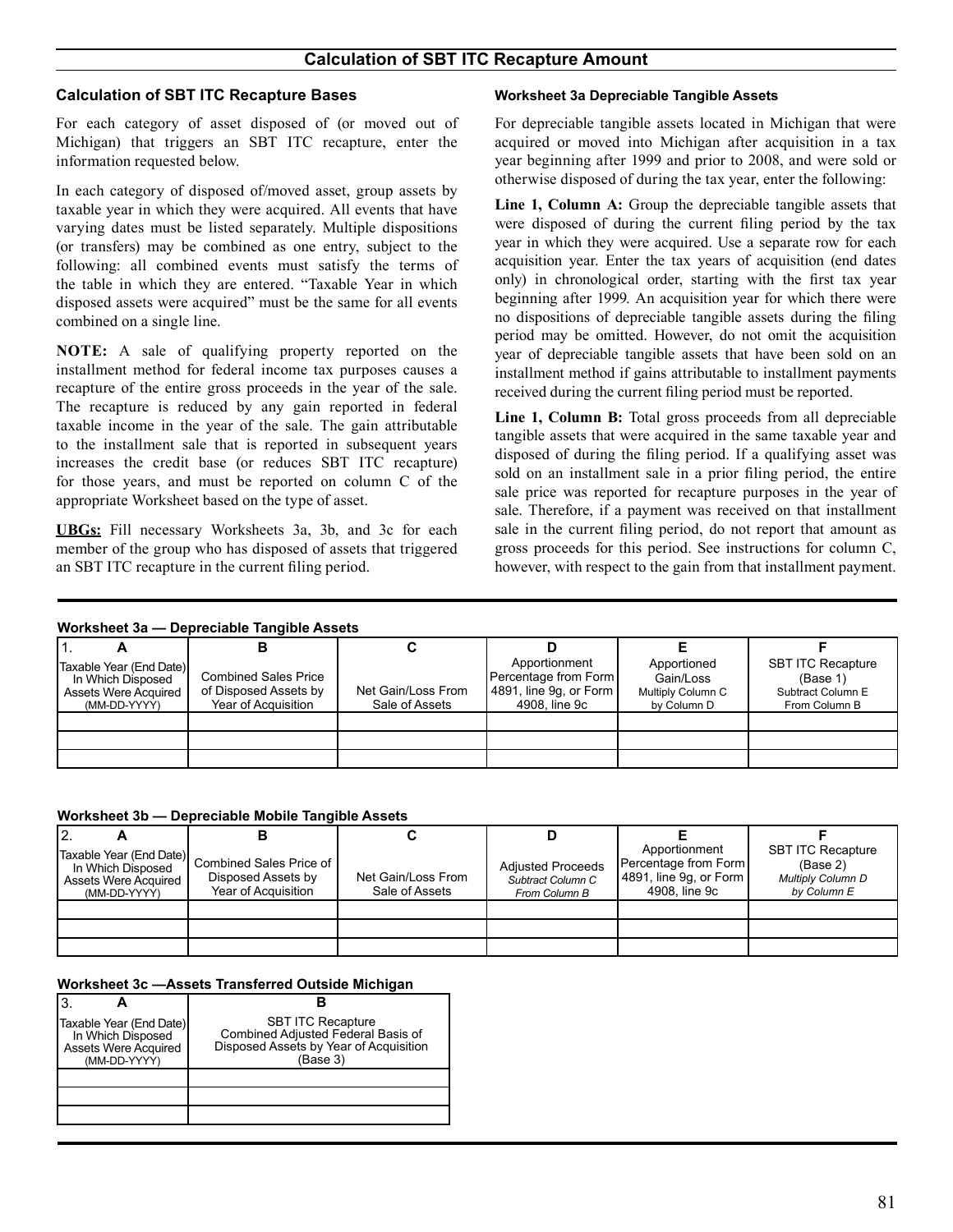**Line 1, Column C:** Net total gains/losses reflected in federal taxable income from all depreciable tangible assets that were acquired in the same taxable year and disposed of during the filing period. Report also in column C any gain reflected in federal taxable income that is attributed to an installment payment received during the current CIT filing period, from a prior installment sale of an asset that was of a type and acquisition date covered in this table. For property placed in service prior to January 1, 2008, gain reflected in federal taxable income is equal to the gain reported for federal purposes. Keep in your files a separate worksheet with the appropriate information regarding each depreciable tangible asset located in Michigan that was acquired or moved into Michigan after acquisition in a tax year beginning after 1999 and prior to 2008, and was sold or otherwise disposed of during the tax year. Sum the total gross proceeds and gain or loss for all disposed of assets acquired in the same taxable year. Enter in this form only the total sum of gross proceeds and gain/loss grouped by taxable year the assets were acquired. Use one row per group of disposed of assets acquired in the same taxable year. Start from the earliest acquisition year.

 **Line 1, Column D:** Enter the apportionment percentage from Form 4891, line 9g, or Form 4908, line 9c. If not apportioning, enter 100 percent. Enter the same apportionment percentage for each row completed.

 **Line 1, Column F:** Subtract column E from column B for each row. If column E is a loss, add its positive value to column B for each appropriate row. A loss in column E will increase the recapture base.

#### **Worksheet 3b — Depreciable Mobile Tangible Assets**

 Mobile tangible assets are all of the following:

 • Motor vehicles that have a gross vehicle weight rating of 10,000 pounds or more and are used to transport property or persons for compensation;

 • Rolling stock (railroad freight or passenger cars, locomotives or other railcars), aircraft, and watercraft used by the owner to transport property or persons for compensation or used by the owner to transport the owner's property for sale, rental, or further processing;

 • Equipment used directly in completion of, or in construction contracts for, the construction, alteration, repair, or improvement of property.

 For depreciable mobile tangible assets that were acquired in a tax year beginning after 1999 and prior to 2008, and were sold or otherwise disposed of during the tax year, enter the following:

 **Line 2, Column A:** Group the depreciable mobile tangible assets that were disposed of during the filing period by the tax year in which they were acquired. Use a separate row for each acquisition year. Enter the tax years of acquisition (end dates only) in chronological order, starting with the first tax year beginning after 1999. An acquisition year for which there were no dispositions of depreciable mobile tangible assets during the filing period may be omitted. However, do not omit the acquisition year of depreciable mobile tangible assets that have been sold on an installment method if gains attributable to  installment payments received during the current filing period must be reported.

 **Line 2, Column B:** Total gross proceeds from all depreciable mobile tangible assets that were acquired in the same taxable year and disposed of during the filing period. If a qualifying asset was sold on an installment sale in a prior filing period, the entire sale price was reported for recapture purposes in the year of sale. Therefore, if a payment was received on that installment sale in the current filing period, do not report that amount as gross proceeds for this period. See column C, however, with respect to the gain from that installment payment.

 **Line 2, Column C:** Net total gains/losses reflected in federal taxable income from all depreciable mobile tangible assets that were acquired in the same taxable year and disposed of during the filing period. Report also in column C any gain reflected in federal taxable income that is attributed to an installment payment received during the current CIT filing period, from a prior installment sale of an asset that was of a type and acquisition date covered in this table. For property placed in service prior to January 1, 2008, gain reflected in federal taxable income is equal to the gain reported for federal purposes. Keep in your files a separate worksheet with the appropriate information regarding each depreciable mobile tangible asset acquired in a tax year beginning after 1999 and prior to 2008, and sold or otherwise disposed of during the tax year. Sum the total gross proceeds and gain or loss for all disposed of assets acquired in the same taxable year. Enter in this form only the total sum of gross proceeds and gain or loss grouped by taxable year the assets were acquired. Use one row per group of disposed of assets acquired in the same taxable year.

 **Line 2, Column D:** Subtract figures in column C from amounts in column B for each row. If column C is a loss, add its positive value to column B for each appropriate row. A loss in column C will increase the recapture.

 **Line 2, Column E:** Enter the apportionment percentage from Form 4891, line 9g, or Form 4908, line 9c. If not apportioning, enter 100 percent. Enter the same apportionment percentage for each row completed

 **Line 2, Column F:** Multiply amounts in column D by column E for each row.

#### **Worksheet 3c — Assets Transferred Outside Michigan**

 For depreciable tangible assets other than mobile tangible assets acquired in tax years beginning after 1999 and prior to 2008, that were eligible for the ITC in tax years beginning after 1999 and prior to 2008, and were transferred outside Michigan during the tax year, enter the following:

 **Line 3, Column A:** Group the depreciable tangible assets other than mobile tangible assets that were transferred out of Michigan during the filing period by the tax year in which they were acquired. Use a separate row for each acquisition year. Enter the tax years of acquisition (end dates only) in chronological order, starting with the first tax year beginning after 1999. An acquisition year for which there were no transfers of depreciable tangible assets out of Michigan during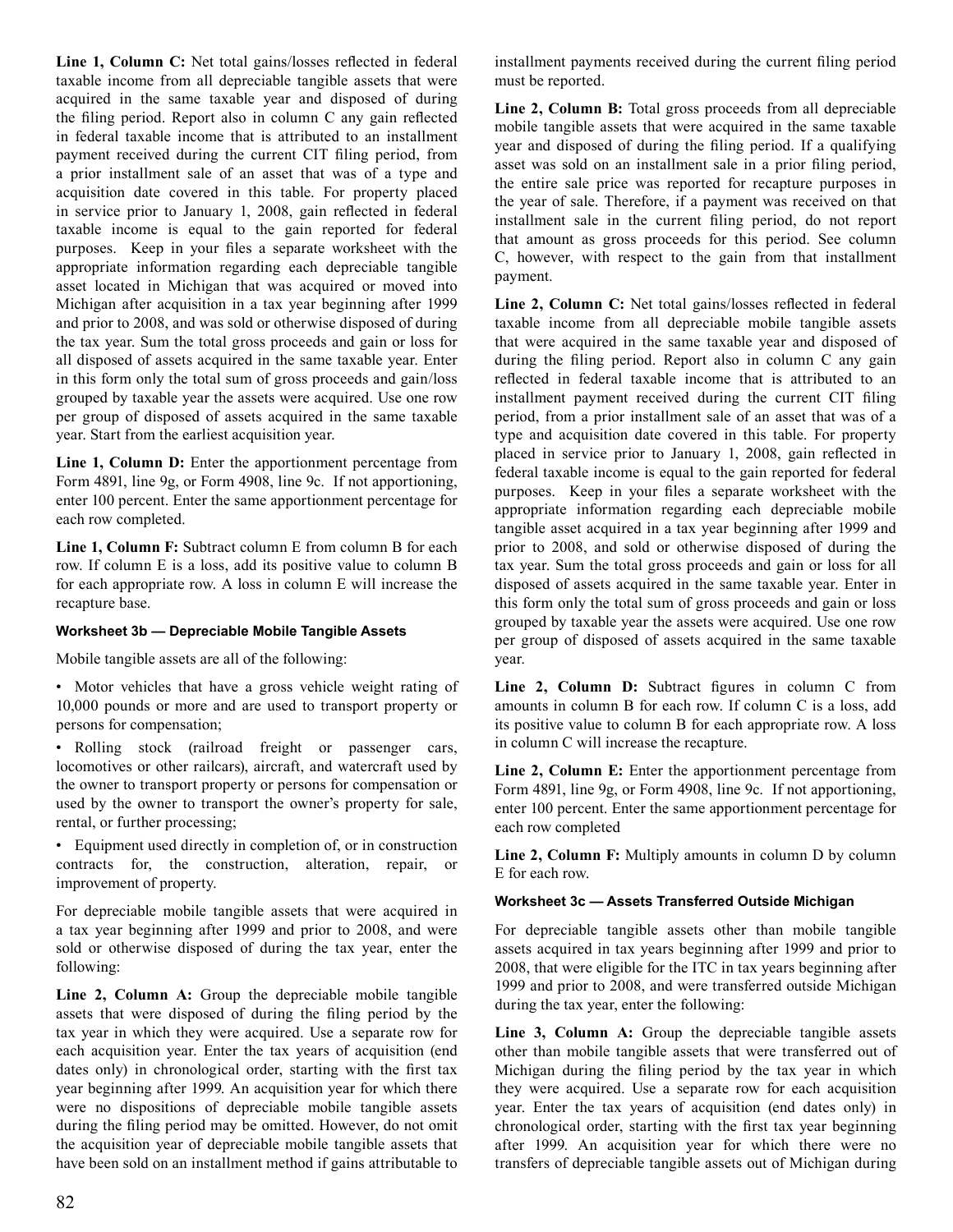the filing period may be omitted.

 **Line 3, Column B:** Total sum of adjusted federal basis from all depreciable tangible assets acquired in the same taxable year and transferred out of Michigan during the filing period. Keep in your files a separate worksheet with the appropriate information regarding each depreciable tangible asset other than mobile tangible assets acquired in tax years beginning

#### **Calculation of SBT ITC Recapture Rates**

 Recapture rates can be calculated using any of 3 methods described in the "Method Summary Table" below. The Table highlights the methods' pros and cons. Choose your method, and follow the appropriate instructions to calculate the rates on Worksheet 4a, line 4, column E.

 **NOTE:** Whichever method is used, the calculated effective recapture rate of SBT ITC by year cannot be higher than the figure calculated under Method A for any year.

 **NOTE ON USING THE SIMPLEST METHOD:** When the amount of SBT ITC used equals the amount of SBT ITC created, the three methods yield the same result. This occurs in either of the following situations:

 **Calendar year filer**(\*): 2009 MBT Form 4569, lines 2 and 3, are equal for the latest 2009 tax year return filed;

 **Fiscal year filer**(\*): 2008 MBT Form 4569, line 4, equals zero for the latest 2009 tax year return filed;

 after 1999 and prior to 2008, that were eligible for the ITC in tax years beginning after 1999 and prior to 2008, and were transferred outside Michigan during the tax year. Sum the total adjusted federal basis for all such transferred assets acquired in the same taxable year. Enter in this form only the total sum of adjusted federal basis grouped by the taxable year the assets were acquired. Use one row per group of such transferred assets acquired in the same taxable year. Start from the earliest taxable year.

 • Filers**(\*\*)** who have filed an MBT Form 4583 for either 2008 or 2009 tax year; or

 • Filers**(\*\*)** who have NOT filed 2008 or 2009 MBT return, and have filed MBT return(s) for tax year(s) after 2009.

**(\*)** *For UBGs, the condition applies only for groups where all members were included in every 2008 and 2009 MBT return filed by the group.* 

**(\*\*)** *Filers refers to single filers (non-UBGs) or UBG members in the current tax year who were not part of a group in 2008 or 2009 and were single-filers then. Not filing a Form 4567 does not allow a taxpayer to preserve SBT credit carryforward from one year to the next.* 

 The simplest method that can be used is Method A. Taxpayers that meet either of the situations above should use Method A. It provides correct results using the least amount of data input from the taxpayer.

| <b>TYPE OF METHOD</b> | <b>PROS</b>                                                                                                                                                                                                                                                                 | <b>CONS</b>                                                                                                                                                                                                                                                                                             |
|-----------------------|-----------------------------------------------------------------------------------------------------------------------------------------------------------------------------------------------------------------------------------------------------------------------------|---------------------------------------------------------------------------------------------------------------------------------------------------------------------------------------------------------------------------------------------------------------------------------------------------------|
| <b>Method A</b>       | • Easy to calculate.<br>• Works for all types of taxpayers, including any<br>type of UBG groups.<br>· Taxpayer or UBG member disposing of ITC<br>asset only need to enter information on Worksheet<br>4a for years in which assets that trigger recapture<br>were acquired. | • Method does not take into account the extent to<br>which the ITC credit was used.                                                                                                                                                                                                                     |
| <b>Method B</b>       | • Takes into account the extent to which the ITC<br>was used.                                                                                                                                                                                                               | Taxpayers must fill Worksheets 4a, 4b, and<br>4c and enter necessary information in Treasury<br>webtool.<br>• Information on Worksheet 4a must be entered<br>for all years in which assets were bought and ITC<br>was claimed, whether or not those assets were<br>disposed of in the current tax year. |
| Method C              | • Taxpayers fill only Worksheet 4a, line 4,<br>column E.                                                                                                                                                                                                                    | Taxpayer needs to develop own calculation<br>procedure that reflects the MBT statute. Retain<br>records to substantiate calculation.                                                                                                                                                                    |

## **METHOD SUMMARY TABLE**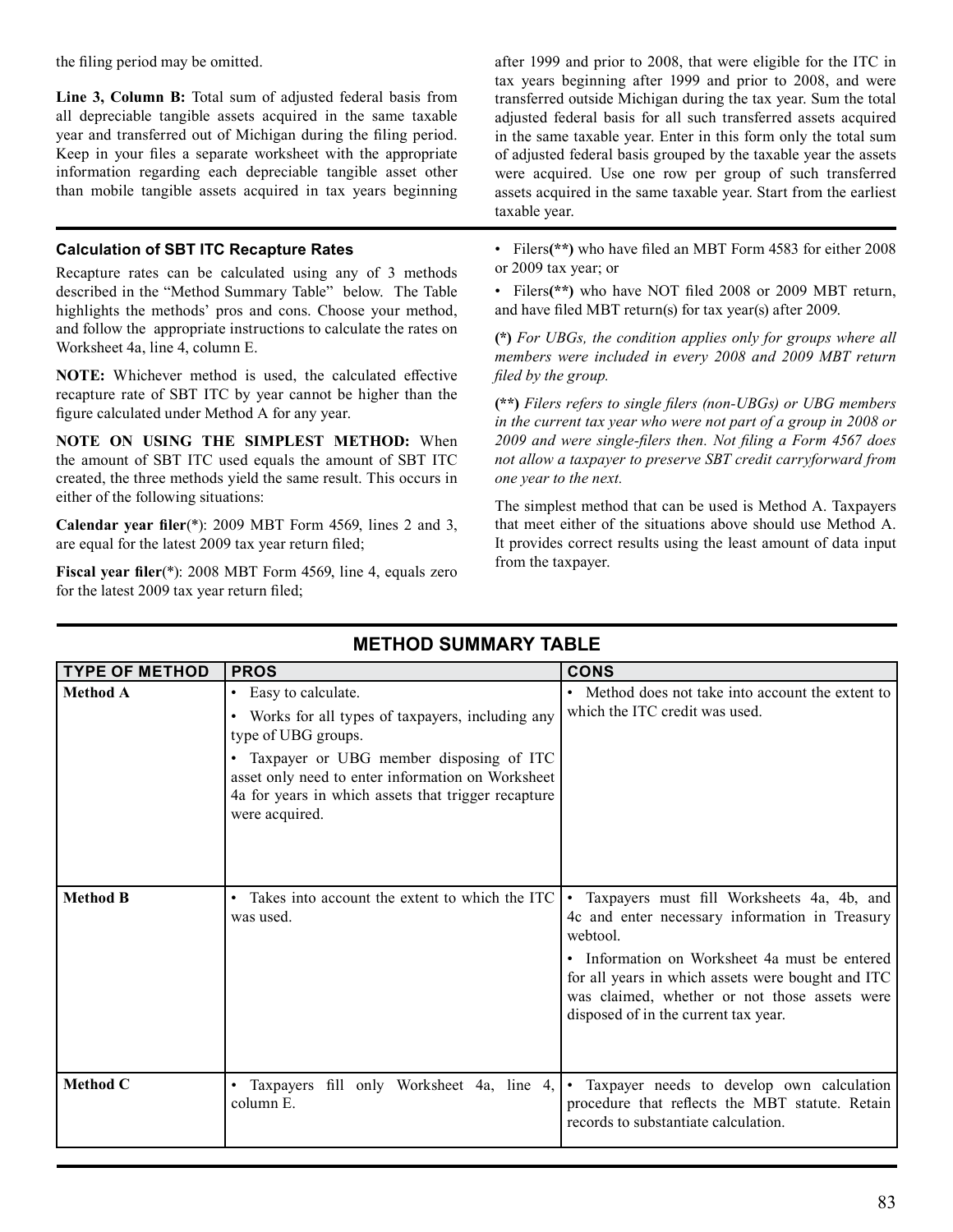**UBGs:** Fill necessary Worksheets 3a, 3b, and 3c for each member of the group who has disposed of assets outside of the group, which triggered an SBT ITC recapture in the current filing period.

#### • **Method A:**

 ○ **Worksheet 4a, line 4, columns A through D:** Enter in the tax year end date of each acquisition year of disposed assets that triggered SBT ITC recapture. (Those dates should be the same as appear in column A of Worksheet 3a through 3c.)

 For each year displayed in column A, enter Form C-8000ITC information required in the appropriate column, using return data specific from each applicable tax year. If the amount of column C is zero for a particular year, and the amount on C-8000ITC, line 10 for that year is larger than zero, taxpayers may not enter zero on column E if the taxpayers fall in either of the two categories explained below, and must do the appropriate calculations as follows:

1) Taxpayers who used the straight method to calculate the SBT liability for that taxable year: calculate the credit rate as instructed on C-8000ITC, line 26 for that taxable year, and enter the result on column E; or

 2) Taxpayer who used the excess compensation reduction method to calculate the SBT liability for that taxable year: calculate the credit rate on C-8000ITC, line 26, for that taxable year; subtract the percentage found on C-8000S, line 6, from 100%, and multiply the result of that subtraction by the calculated credit rate on C-8000ITC, line 26. Enter the result on column E.

- **Worksheet 4b, line 5, columns A and B:** Leave lines blank.
- **Worksheet 4a, line 4, Column E:** Divide the amount in column C by the amount in column B, for each taxable year in column A, and enter as a percentage.
- **Worksheet 4c, lines 6, 7, and 8:** leave all columns blank.

#### • **Method B:**

 ○ **Worksheet 4a, line 4, columns A through D:** Gather all C-8000ITC forms filed for tax years beginning on or after January 1, 2000. (If an amended C-8000ITC was filed, use the figures from the amended form, not the original.) Sort all the returns in chronological order of taxable year end date, from earliest to latest date. Starting with the Form C-8000ITC for the earliest applicable SBT filing period, enter the information requested on the table for each taxable year (use one row for each return).

 **NOTE:** For SBT tax years when the taxpayer filed a C-8000 with no C-8000ITC, or a C-8030, enter on line 4A the taxable year end date, and enter zero for lines 4B, 4C, and 4D. Do not enter any information on lines 4A through 4D for SBT tax years in which the taxpayer filed nothing OR filed a C-8044. If more than one return was filed for the same tax year (that is, the taxpayer filed an amended return), use only the information  from the latest return filed for that tax year.

 **UBGs:** Fill set of Worksheets 4a, 4b , and 4c for each member of the group who disposed of assets that triggered SBT ITC recapture in the current tax year.

 ○ **Worksheet 4b, line 5, columns A and B:** Starting with Form 4569 for the earliest 2008 and latest 2009 applicable MBT filing period, enter the information requested on table. If more than one return was filed for the same tax year (that is, the taxpayer filed an amended return), use only the information from the latest return filed for that tax year.

 **NOTE:** For MBT tax years that the taxpayer filed Form 4567 and no Form 4569, enter on line 5A the taxable year end date, and enter zero for line 5B. Do not enter any information on lines 5A and 5B for MBT years in which the taxpayer filed nothing or filed a Form 4583. See **Note on Using the Simplest Method** under the heading **Calculation of SBT ITC Recapture Rates** in these instructions. Not filing a Form 4567 does not allow a taxpayer to preserve SBT credit carryforward from one year to the next.

 **UBGs:** During tax years ending in 2008 and 2009, UBG groups were allowed to offset the group liability by claiming member's SBT ITC carryforward. When completing Worksheet 4b, line 5, column B, enter the portion of the total group SBT ITC carryforward used by the group for each year that pertains to the specific member that is disposing of SBT ITC asset in the current tax year, as calculated in the example below. If the member completing Worksheet 4b was not part of a UBG in 2008 and/or 2009 tax years, and filed as a stand alone filer, take care to report on Worksheet 4b, lines 5A and 5B information from the member's singly filed returns.

 **Example:** In 2008, group ABC files MBT return claiming \$1,000,000 in SBT ITC carryforward. The group consisted of Company 1, Company 2, Company 3, and Company 4. Company 4's tax year ended after the tax year of the group's Designated Member, so Company 4's data was not included in group ABC's 2008 MBT return, even though Company 4 was part of the UBG. The total \$1,000,000 in SBT ITC carryforward resulted from the sum of \$200,000 in SBT ITC carryforward from Company 1, \$300,000 from Company 2, and \$500,000 from Company 3. In the current year, companies 2, 3 and 4 dispose of capital investment outside of the group, which triggers SBT ITC recapture. Therefore, Group ABC fills a Form 4902 to report the sum of SBT ITC recapture from Company 2, Company 3, and Company 4. When filling the Worksheet 4b, line 5, column B for Company 2, report \$200,000 – which represents the portion of the total SBT ITC carryforward claimed by the group in 2008 that corresponds only to Company 2's SBT ITC carryforward in 2008. When filling Worksheet 4b, line 5, column B for Company 3, report \$500,000 – which represents Company 3's portion of the total SBT ITC carryforward claimed by the group in 2008. When filling Worksheet 4b, line 5, column B for Company 4, report \$0 – which represents Company 4's portion of the total SBT ITC carryforward claimed by the group in 2008.

 ○ **Worksheet 4a, Column E:** For each taxable year, enter the rates calculated on Worksheet 4c, line 8, column M.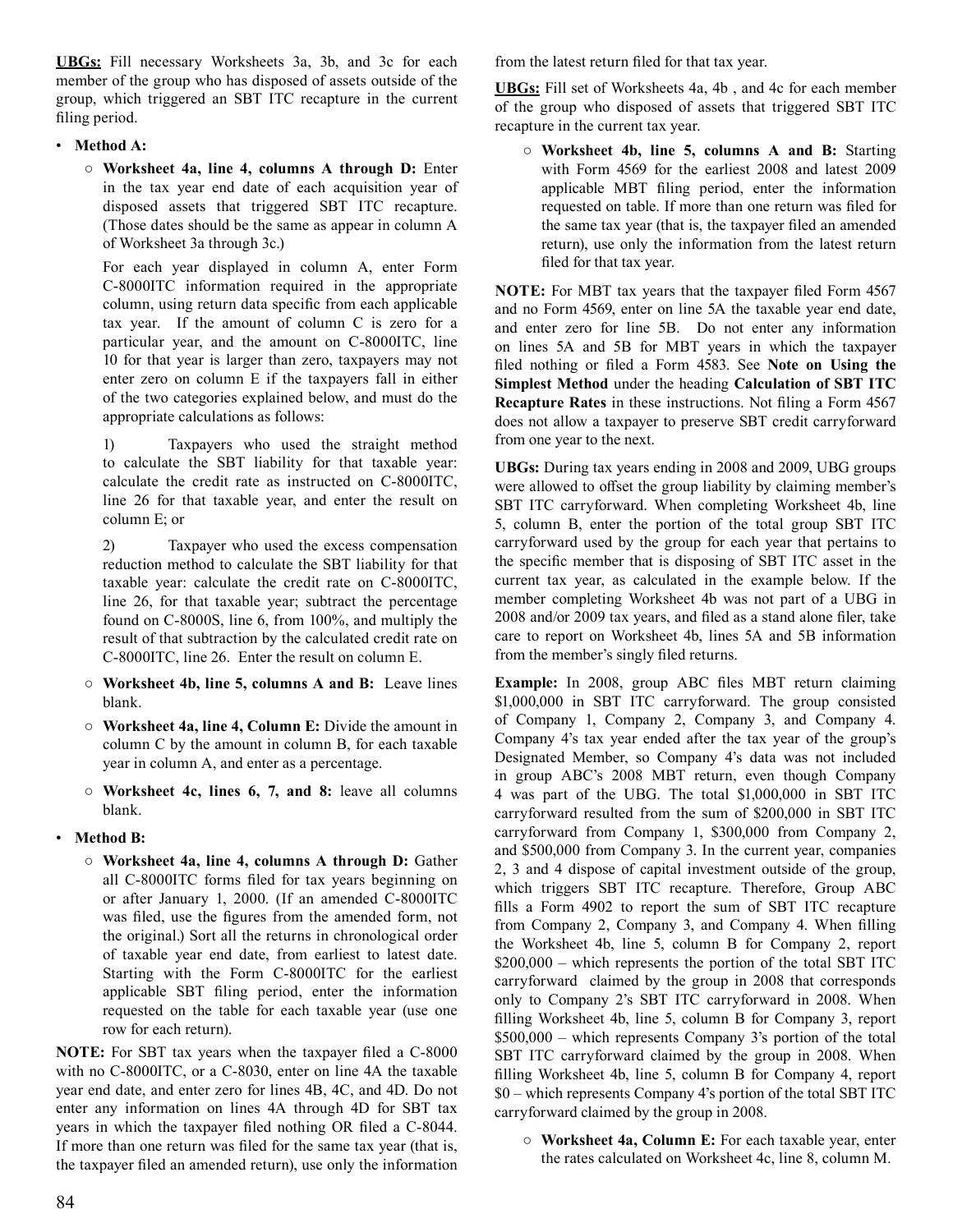- **Worksheet 4c** (lines and columns not listed are explained on the table):
	- **Line 6, column A:** Enter only taxable years in which SBT ITC disposed assets were acquired. Dates should match those listed on Worksheets 3a, 3b, and 3c, columns A. List each date only once.
	- **Line 6, column C:** For each taxable year on line 6, column A, find the corresponding SBT ITC amount reported on worksheet 4a, line 4, column C, and Net

 Capital Investment amount reported on Worksheet 4a, line 4, column B. Divide amounts from Worksheet 4a, line 4, column C by amounts from worksheet 4a, line 4, column B for each taxable year and enter results here. If the quotient of that division for a particular tax year on line 6, column A equals zero, and the amount on Worksheet 4c, line 6, column B is positive, instead of zero, enter the following on line 6, column C as appropriate:

#### **Worksheet 4a**

| 14.<br>∼                                                    | в                                              |                                 | D                                           |                                                                                                           |
|-------------------------------------------------------------|------------------------------------------------|---------------------------------|---------------------------------------------|-----------------------------------------------------------------------------------------------------------|
| <b>Return For</b><br>Taxable Year<br>Ending<br>(MM-DD-YYYY) | Net Capital Investment<br>(C-8000ITC, Line 24) | SBT ITC<br>(C-8000ITC, Line 33) | <b>SBT ITC Used</b><br>(C-8000ITC, Line 36) | Maximum or<br><b>Actual Calculated</b><br>Effective<br>Recapture<br>Percentage Rate<br>of SBT ITC by Year |
|                                                             |                                                |                                 |                                             | %                                                                                                         |
|                                                             |                                                |                                 |                                             | $\%$                                                                                                      |
|                                                             |                                                |                                 |                                             | %                                                                                                         |

#### **Worksheet 4b**

| <b>Return For</b><br><b>Taxable Year</b><br>Ending<br>(MM-DD-YYYY) | <b>SBT ITC Carryforward Used</b><br>(Form 4569, line 3) |
|--------------------------------------------------------------------|---------------------------------------------------------|
|                                                                    |                                                         |

#### **Worksheet 4c**

| 16.<br>−                                                                                     | В                                                                      |                                                                                                             |                                                                 |
|----------------------------------------------------------------------------------------------|------------------------------------------------------------------------|-------------------------------------------------------------------------------------------------------------|-----------------------------------------------------------------|
| Taxable Year<br>(End Date)<br>In Which Disposed<br><b>Asset Were Acquired</b><br>(MM-DD-YYY) | <b>SBT Capital</b><br><b>Investment Amount</b><br>(C-8000ITC, line 10) | <b>SBT ITC Credit Rate</b><br>Divide line 4, column C.<br>by line 4, column B<br>(See Instructions if zero) | Gross SBT ITC Credit Amount<br>Multiply column B<br>by column C |
|                                                                                              |                                                                        |                                                                                                             |                                                                 |
|                                                                                              |                                                                        |                                                                                                             |                                                                 |

| Taxable Year<br>(repeat from<br>column A) | <b>SBT Recapture Capital</b><br><b>Investment Amount</b><br>(C-8000ITC, line 23) | Gross SBT ITC Credit Recapture<br>Multiply column F by column C | <b>SBT Recapture Amount Offset</b><br>by Credit<br>Lesser of columns D and G |
|-------------------------------------------|----------------------------------------------------------------------------------|-----------------------------------------------------------------|------------------------------------------------------------------------------|
|                                           |                                                                                  |                                                                 |                                                                              |

| l8.                                       |                                                                              |                                                                |                                                                                             | М                                                                                                                  |
|-------------------------------------------|------------------------------------------------------------------------------|----------------------------------------------------------------|---------------------------------------------------------------------------------------------|--------------------------------------------------------------------------------------------------------------------|
| Taxable Year<br>(repeat from<br>column A) | <b>SBT ITC Credit Amount</b><br>That offsets SBT liability<br>(from webtool) | <b>Total SBT ITC Credit Amount Used</b><br>Add columns J and H | <b>Extent Credit Used Rate</b><br>Divide column K by<br>column D (cannot be<br>more than 1) | <b>SBT ITC Recapture Rate</b><br>Multiply columns C<br>and L. Carry amount to<br>Worksheet 4a, line 4,<br>column E |
|                                           |                                                                              |                                                                |                                                                                             |                                                                                                                    |
|                                           |                                                                              |                                                                |                                                                                             |                                                                                                                    |
|                                           |                                                                              |                                                                |                                                                                             |                                                                                                                    |